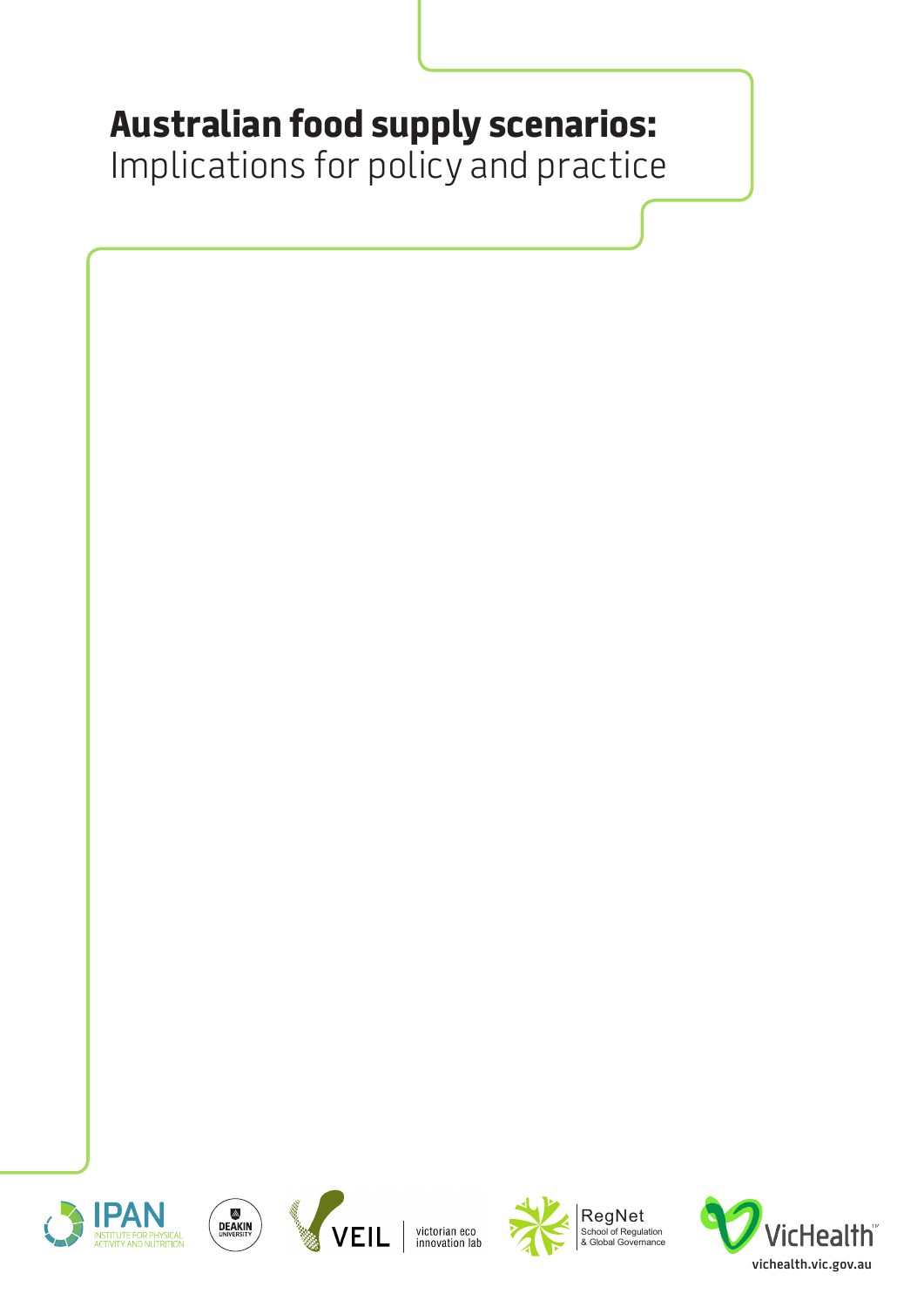#### Acknowledgements

Funding: This project was led by Professor Mark Lawrence from Deakin University's Institute for Physical Activity and Nutrition (IPAN) and funded by an Australian Research Council Linkage Grant (LP120100168).

Project partners: This project was conducted by a transdisciplinary team of researchers from Deakin University, the University of Melbourne and the Australian National University, in partnership with the Victorian Health Promotion Foundation (VicHealth), the Victorian Department of Health and Human Services and Hort Innovation.

#### Suggested citation

Lawrence M, Wingrove K, Candy S, Larsen K. Australian Food Supply Scenarios: Implications for policy and practice. Melbourne, Australia: Institute for Physical Activity and Nutrition (IPAN), Deakin University; 2017.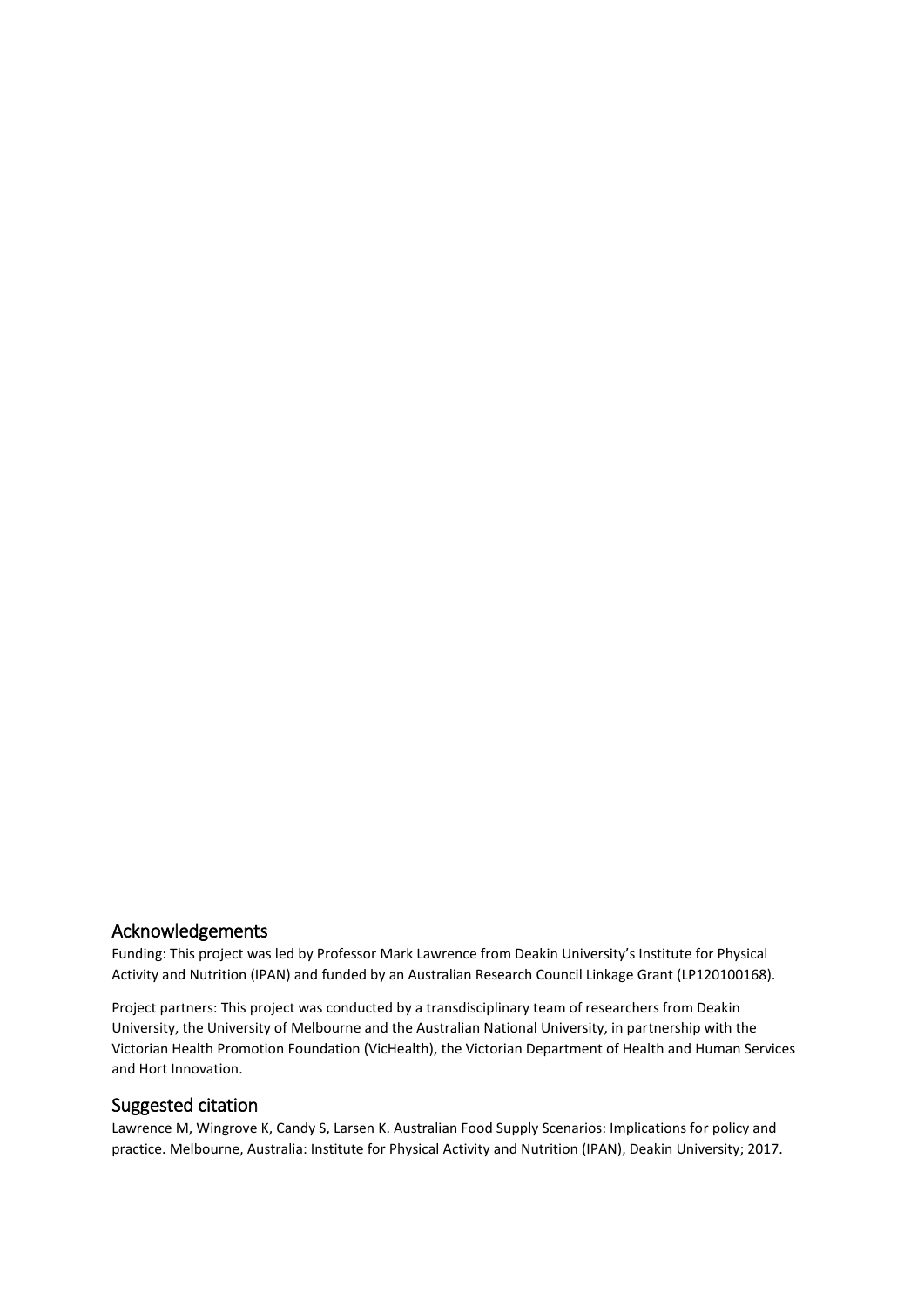# Australian Food Supply Scenarios: Implications for policy and practice

- The average Australian diet is neither healthy, nor environmentally sustainable.
- A food systems approach is essential for the development, implementation and evaluation of policies that promote food security and nutrition in an equitable manner.
- Such an approach requires coordinated policy action across multiple sectors and at local, national, regional and international levels.

# Introduction

Food security is achieved "… when all people, at all times have physical, social and economic access to sufficient, safe and nutritious food to meet their dietary needs and food preferences for an active and healthy life".<sup>1</sup> Food availability, access, utilisation and stability are the four 'pillars' that underpin food security. 1

In Australia, food insecurity most often arises due to a lack of consistent access to nutritious food.<sup>2</sup> For instance, findings from Australia's 2011–12 National Nutrition Survey indicate that 3.7 per cent of non-Indigenous people and 22 per cent of the Aboriginal and Torres Strait Islander population reported experiencing food insecurity in terms of not being able to access sufficient food to feed themselves on at least one occasion over the previous 12 months.<sup>3</sup>

In the context of predicted population increases and environmental sustainability challenges, food availability (that is, the supply of healthy food available to the population as a result of domestic food production and though food imports) may be threatened. This could have serious implications for public health nutrition. 4,5

The aim of our research was to explore policy interventions to protect Australia's food security in the face of increasing environmental sustainability challenges.

This project built upon the 2009–11 '[Victorian Food Supply Scenarios](https://www.vichealth.vic.gov.au/media-and-resources/publications/victorian-food-supply-scenarios-vichealth-veil-report)' pilot project, funded by VicHealth and conducted by core members of the research team.<sup>6</sup>

# Method

A scenario modelling approach was used to explore potential environmental, economic and food availability impacts associated with Australia's current dietary patterns.

A sophisticated modelling tool known as the Australian Stocks and Flows Framework was used to model multiple interrelated changes in population size and eating behaviours, economic parameters, land use and environmental resource availability.

The current 'average Australian diet' was then compared to two healthier alternatives that were consistent with the recommendations of the Australian Dietary Guidelines – a 'healthy mixed diet' and a 'healthy plant-based diet'.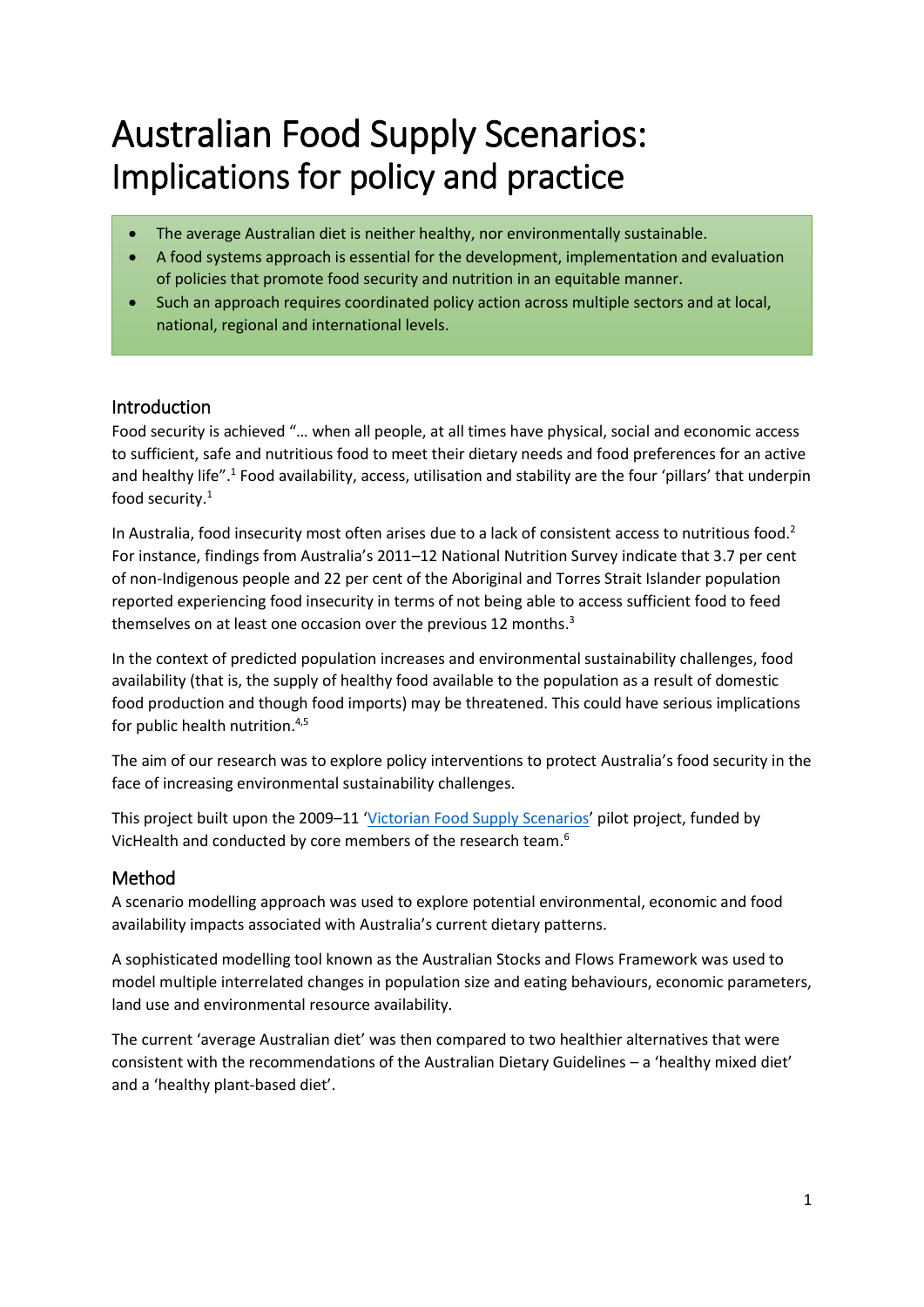#### **Figure 1: Research Design**



# Key findings

Our results indicate that the average Australian diet is neither healthy, nor environmentally sustainable. 7

If we continue on the policy 'Path we're on':

- Increasing water deficits, land degradation and no reduction in greenhouse gas emissions will threaten Australia's food security
- The economic costs associated with continued consumption of unhealthy diets will exceed \$3 billion in 2025
- To meet the nutritional needs of the population, Australia will be reliant on imports of fruit, dairy products, fish and nuts by 2050.<sup>7</sup>

A population-wide shift towards dietary patterns consistent with Australia's dietary guideline recommendations would promote health as well as environmental sustainability.

A food systems approach is essential in the development, implementation and evaluation of policies that promote food security and nutrition.

"Sustainable food systems can be defined as the complex interconnected web of resources, people and processes that encompass all aspects involved in providing adequate and desirable nourishment for human health while maintaining the ecological integrity of natural resources, as well as supporting socio-cultural and economic factors".<sup>8</sup>

#### Next steps

The developmental work undertaken as part of this project has enabled other important research to occur, including Foodprint Melbourne.<sup>9</sup>

The next steps could be to:

- create and analyse additional food supply scenarios
- extend the range of dietary patterns that are modelled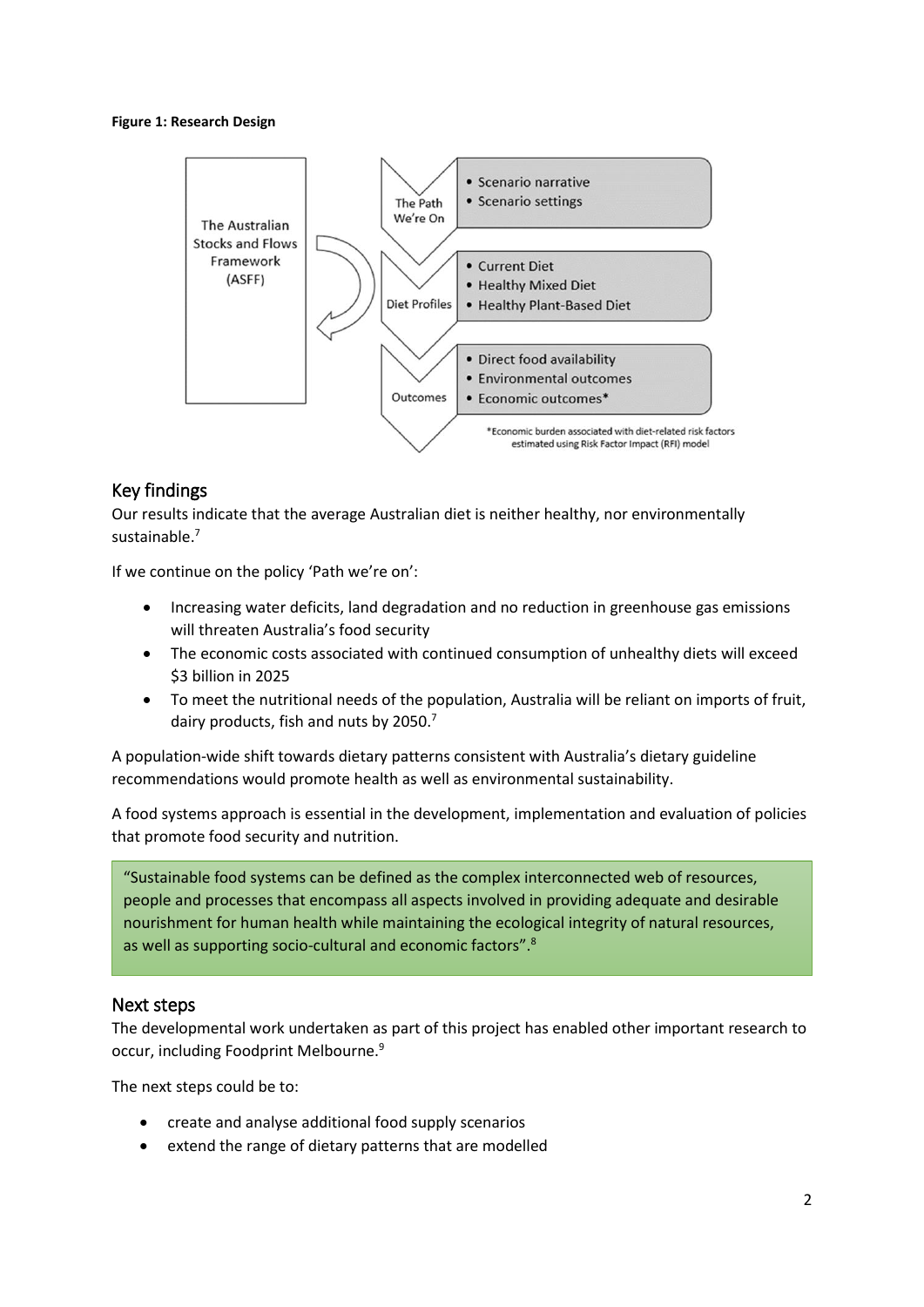- further develop the model calculators for analysis of food systems e.g. sustainable production practices or food processing
- create an achievable scenario that enables minimum health and environmental sustainability standards to be met
- investigate policies to achieve this 'ideal' scenario
- prioritise policy interventions using economic evaluation techniques and taking into account the socio-economic and equity implications of the findings.

# Implications for policy research

A food systems approach is essential for investigating healthy, equitable and sustainable dietary patterns. 5,10 Such an approach is complex and resource intensive but necessary if quality outputs are to be achieved.

Gaining sufficient investment in food systems research requires:

- Within the health sector, balancing investment in traditional medical treatment research with investment in progressive social and ecological health promotion research.
- Across all of government, in sectors such as agriculture, finance and education, an increased investment in research to promote a healthy, equitable and sustainable food system.

A fundamental shift in political thinking is critical to secure such investment in research.

Currently, policy decisions are influenced preferentially by economic growth objectives. However, there is a need to recognise that we are living in a world of physical limits with finite environmental resources and achieving food security will not be possible if environmental outcomes are not prioritised. 5,11 Economic objectives will not be achieved without this.

Policy decisions need to be assessed for their long term health, social and environmental implications and not just economic outputs.

# Implications for evidence synthesis and translation

Conventional methods and procedures for evidence synthesis and translation have evolved particularly from the evidence-based medicine movement that is well-suited to informing decisions in a clinical context but is problematic in a public health context.<sup>12,13</sup>

Innovative methods and procedures that are better suited for specifying and measuring the complexities and nuances of public health nutrition challenges are needed for synthesising and translating evidence to inform policies and interventions to promote healthy and sustainable food systems. 14

#### Implications for policy planning and implementation

In Australia, political commitment for food and nutrition policy activities is dominated by the health sector and focused on nutrient-oriented approaches.<sup>15</sup> While these approaches have potential to deliver population health outcomes, they have limited impacts on the health and environmental sustainability of food systems and the availability, accessibility and affordability of food, a fundamental driver of population health into the future.

A food systems approach is essential to tackle the social, political and environmental determinants of non-communicable diseases and food insecurity and in an equitable manner.<sup>10, 14</sup> Such an approach requires coordinated policy action across multiple sectors and at local, national, regional and international levels.<sup>16, 17</sup>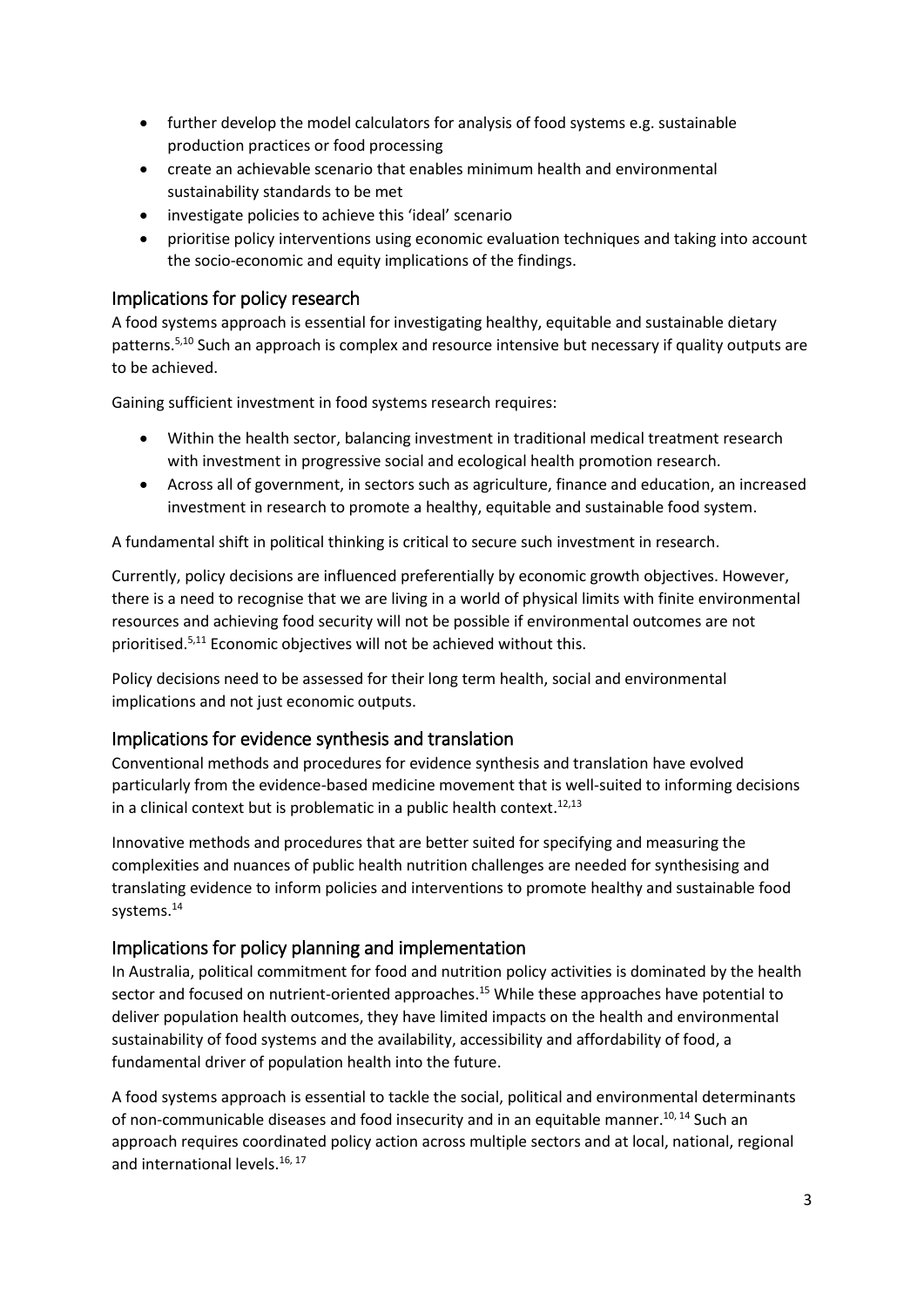**Figure 2: Policies that can promote population health and environmental sustainability using a food systems approach. Adapted from** *Formulating policy activities to promote healthy and sustainable diets.* **4**

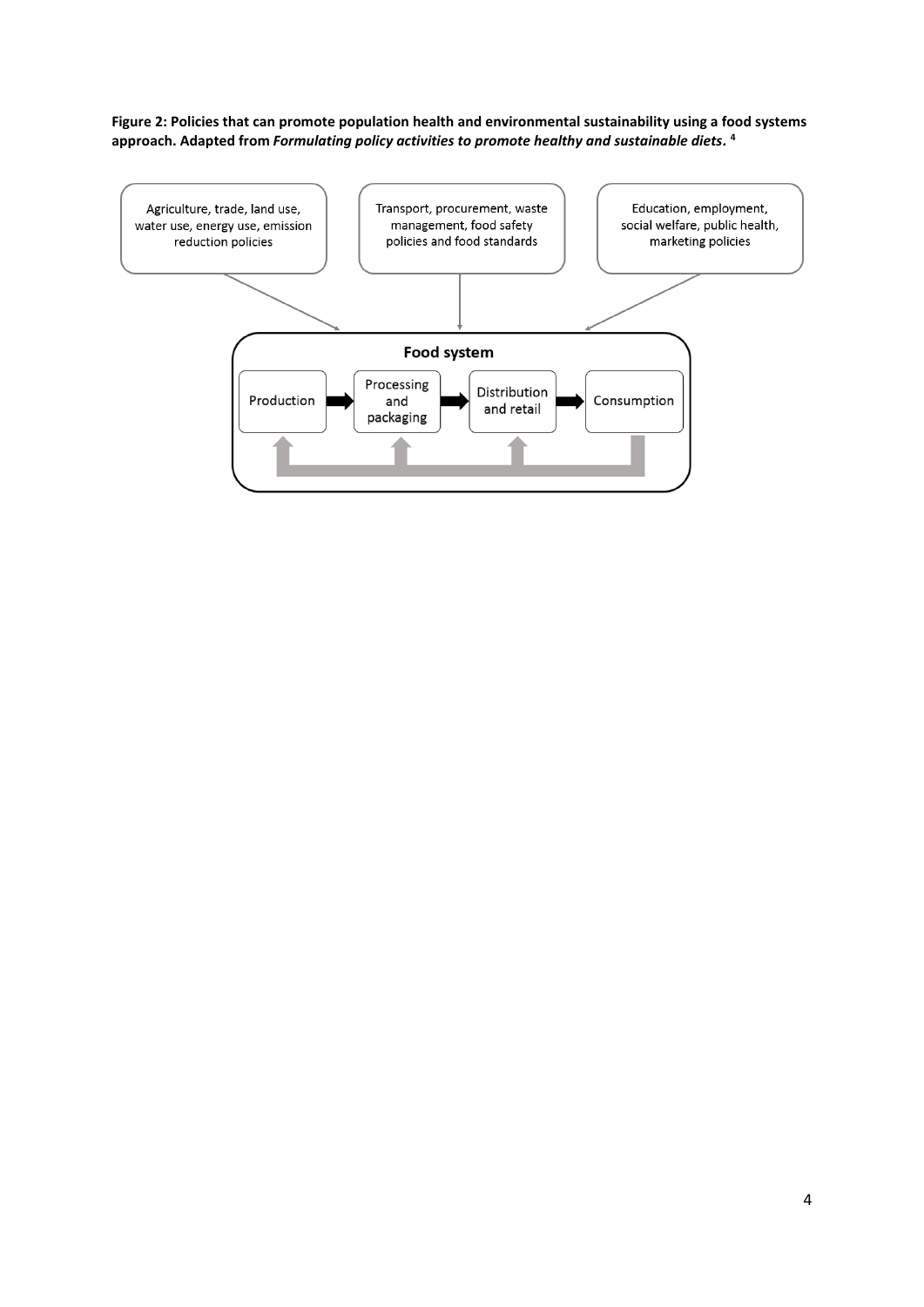#### References

1. Food and Agriculture Organization of the United Nations. *Declaration of the world summit on food security*. Rome, Italy FAO; 2009 [www.fao.org/fileadmin/templates/wsfs/Summit/Docs/Final\\_Declaration/WSFS09\\_Declaration.pdf.](http://www.fao.org/fileadmin/templates/wsfs/Summit/Docs/Final_Declaration/WSFS09_Declaration.pdf)

2. Lindberg R, Lawrence M, Gold L, Friel S, Pegram O. *Food insecurity in Australia: Implications for general practitioners*. Australian Family Physician. 2015;44(11):859-62

3. Australian Bureau of Statistics. Australian Aboriginal and Torres Strait Islander health survey: Nutrition results - food and nutrients, 2012-13. Canberra, Australia: ABS; 2015[. www.abs.gov.au/AUSSTATS/abs@.nsf/DetailsPage/4727.0.55.0052012-13?OpenDocument](http://www.abs.gov.au/AUSSTATS/abs@.nsf/DetailsPage/4727.0.55.0052012-13?OpenDocument)

4. Lawrence M, Friel S, Wingrove K, James S, Candy S. *Formulating policy activities to promote healthy and sustainable diets*. Public Health Nutrition. 2015;18(13):2333-40

5. Lawrence M, Burlingame B, Caraher M, Holdsworth M, Neff R, Timotijevic L. *Public health nutrition and sustainability*. Public Health Nutrition. 2015;18(13):2287-92

6. Larsen K, Turner GM, Ryan C, Lawrence M. *Victorian food supply scenarios: Impacts on availability of a nutritious diet*. Melbourne, Australia: Victorian Eco-Innovation Lab (VEIL), University of Melbourne; 2011. [http://veil.msd.unimelb.edu.au/\\_\\_data/assets/pdf\\_file/0010/2399950/Food-Supply-Scenarios-Summary.pdf](http://veil.msd.unimelb.edu.au/__data/assets/pdf_file/0010/2399950/Food-Supply-Scenarios-Summary.pdf)

7. Turner GM, Larsen KA, Candy S, Ogilvy S, Ananthapavan J, Moodie M, et al. *Squandering Australia's food security: The environmental and economic costs of our unhealthy diet and the policy path we're on*. Journal of Cleaner Production. 2017

8. United Nations Standing Committee on Nutrition. *UNSCN News 42: A spotlight on the Nutrition Decade*. Rome, Italy: UNSCN; 2017. [www.unscn.org/en/Unscn-news?idnews=1682](https://www.unscn.org/en/Unscn-news?idnews=1682)

9. Carey R, Larsen K, Sheridan J, Candy S. *Melbourne's food future: Planning a resilient city foodbowl*. Melbourne, Australia: Victorian Eco-Innovation Lab, University of Melbourne; 2016[. http://veil.msd.unimelb.edu.au/\\_\\_data/assets/pdf\\_file/0008/2355146/Melbourne-Food-](http://veil.msd.unimelb.edu.au/__data/assets/pdf_file/0008/2355146/Melbourne-Food-Future-planning-a-resilient-city-food-bowl-web.pdf)[Future-planning-a-resilient-city-food-bowl-web.pdf](http://veil.msd.unimelb.edu.au/__data/assets/pdf_file/0008/2355146/Melbourne-Food-Future-planning-a-resilient-city-food-bowl-web.pdf)

10. Global Panel on Agriculture and Food Systems for Nutrition. *Food systems and diets: Facing the challenges of the 21st century*. London, UK: Global Panel on Agriculture and Food Systems for Nutrition; 2016[. http://glopan.org/sites/default/files/ForesightReport.pdf](http://glopan.org/sites/default/files/ForesightReport.pdf)

11. Food and Agriculture Organization of the United Nations. *Climate change and food systems: Global assessments and implications for food security and trade*. Rome, Italy: FAO; 2015. [www.fao.org/policy-support/resources/resources-details/en/c/435192/](http://www.fao.org/policy-support/resources/resources-details/en/c/435192/)

12. Lawrence M, Naude C, Armstrong R, Bero L, Covic N, Durao S, et al. *A call to action to reshape evidence synthesis and use for nutrition policy*. Cochrane Library. 2016

13. Lawrence M, Wingrove K, Naude C, Durao S. *Evidence synthesis and translation for nutrition interventions to combat micronutrient deficiencies with particular focus on food fortification*. Nutrients. 2016;8(555)

14. Dangour AD, Mace G, Shankar B. *Food systems, nutrition, health and the environment. The Lancet Planetary Health*. 2017;1(1):e8-e9

15. Sacks G, for the Food-EPI Australia project team. *Policies for tackling obesity and creating healthier food environments: Scorecard and priority recommendations for Australian governments*. Melbourne, Australia: Deakin University; 2017. <http://www.opc.org.au/downloads/food-policy-index/AUST-summary-food-epi-report.pdf>

16. Food and Agriculture Organization of the United Nations, World Health Organization. *Second International Conference on Nutrition: Framework for action*. Rome, Italy: FAO, WHO; 2014. [www.fao.org/3/a-mm215e.pdf](file:///C:/Users/katewin/AppData/Local/Microsoft/Windows/Temporary%20Internet%20Files/Content.Outlook/W6AB8NR5/www.fao.org/3/a-mm215e.pdf)

17. Food and Agriculture Organization of the United Nations, World Health Organization. *Second International Conference on Nutrition: Rome declaration on nutrition*. Rome, Italy: FAO, WHO; 2014[. www.fao.org/3/a-ml542e.pdf.](http://www.fao.org/3/a-ml542e.pdf)